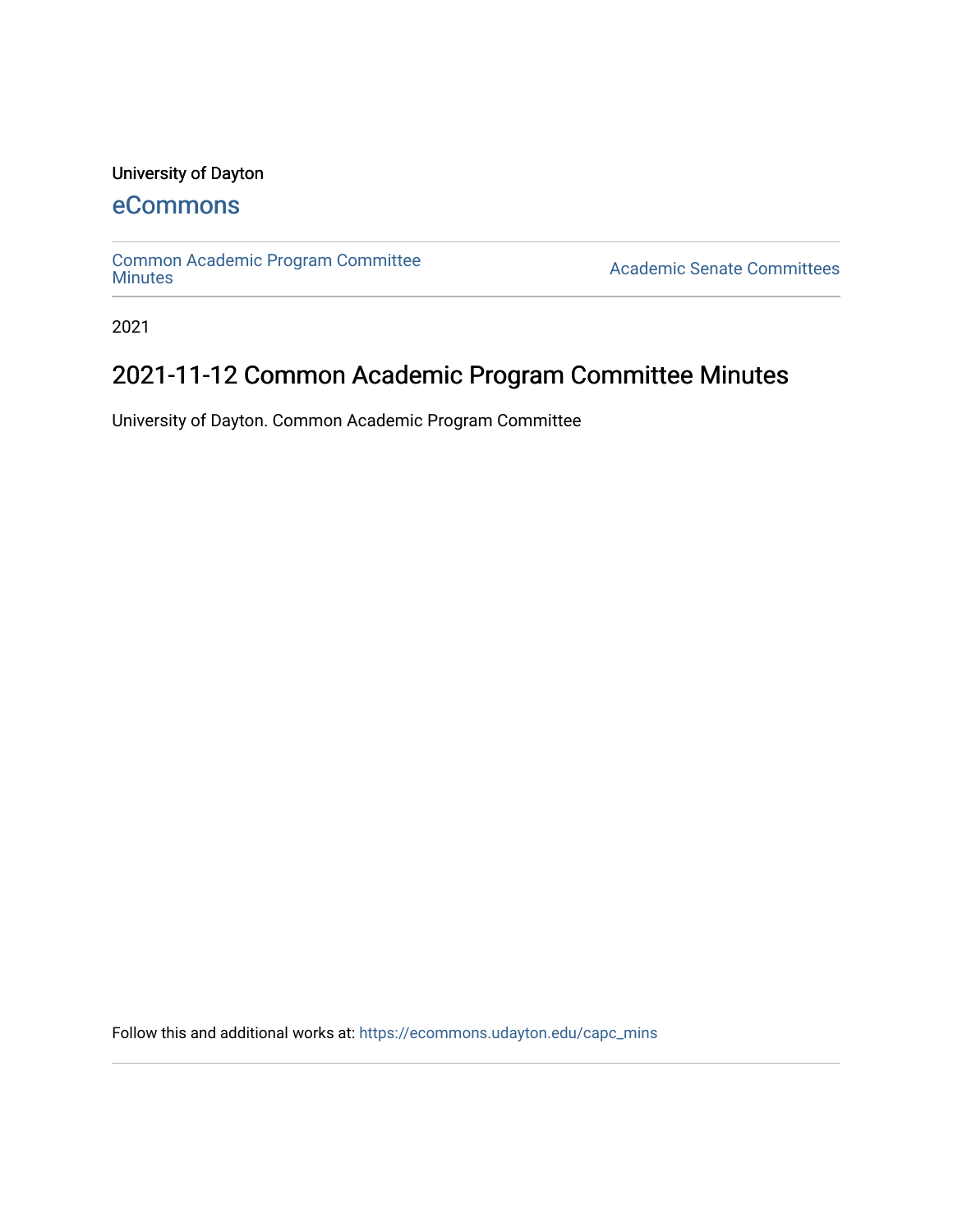

**Present:** Tonya Breymier, Cheryl Edelmann, Hector Escobar, Camryn Justice, Marsha Keune (*ex officio*), Sabrina Neeley (*ex officio*), Michelle Pautz, Danielle Poe, Tim Reissman, Bill Trollinger, David **Watkins** 

**Excused:** Allen McGrew, Drew Moyer, Maria Newland, Scott Segalewitz (*ex officio*) **Guests:** Jana Bennett, Carola Daffner, Julie Fisher, Meghan Henning, Jusuf Salih

#### **I. Course Reviews**

#### **1) REL 323: History of Early Christianity**

- A. Course Proposal Information:
	- 1. Proposer: Meghan Henning was present, as well as department chair Jana Bennett.
	- 2. Components: The course was previously CAP approved for Crossing Boundaries-Integrative and Advanced Religious Studies. It has been revised to add replace Crossing Boundaries-Integrative with Crossing Boundaries-Faith Traditions.
	- 3. Institutional Learning Goals: Scholarship (expanded), Faith Traditions (advanced). There are no changes to the ILGs as part of the course revision.
- B. The committee discussed the following revisions:
	- 1. Crossing Boundaries-Faith Traditions will be removed as a pre-requisite in the course description.
	- 2. The committee asked if the course frequency would accommodate assessing one CLO each offering so that all would be assessed in a four-year period. The assessment plan will be updated to reflect the following: "based on frequency of course offering, all of the CLOs will be assessed in a four-year cycle." The proposer indicated that it's likely all four CLOs will be assessed each offering.
- C. Committee's Actions:
	- 1. Motion: A motion was made and seconded to approve the course proposal with the minor revisions noted above. The CAP Office will make the revisions in CIM on the proposer's behalf. There was no further discussion.
	- 2. Vote: 9-0-0 (in favor-against-abstention).

#### **2) REL 335: Topics in Islam**

- A. Course Proposal Information:
	- 1. Proposer: Jusuf Salih was present, as well as department chair Jana Bennett.
	- 2. Components: Crossing Boundaries-Faith Traditions, Advanced Religious Studies
	- 3. Institutional Learning Goals: Faith Traditions (advanced), Diversity (expanded)
- B. Discussion:
	- 1. The committee again asked if the course frequency would accommodate assessing one CLO each offering so that all would be assessed in a four-year period. The proposer indicated that the intent is to offer the course every year and no revisions are needed in the assessment plan.
- C. Committee's Actions:
	- 1. Motion: A motion was made and seconded to approve the course proposal as written.
	- 2. Vote: 8-0-1 (in favor-against-abstention).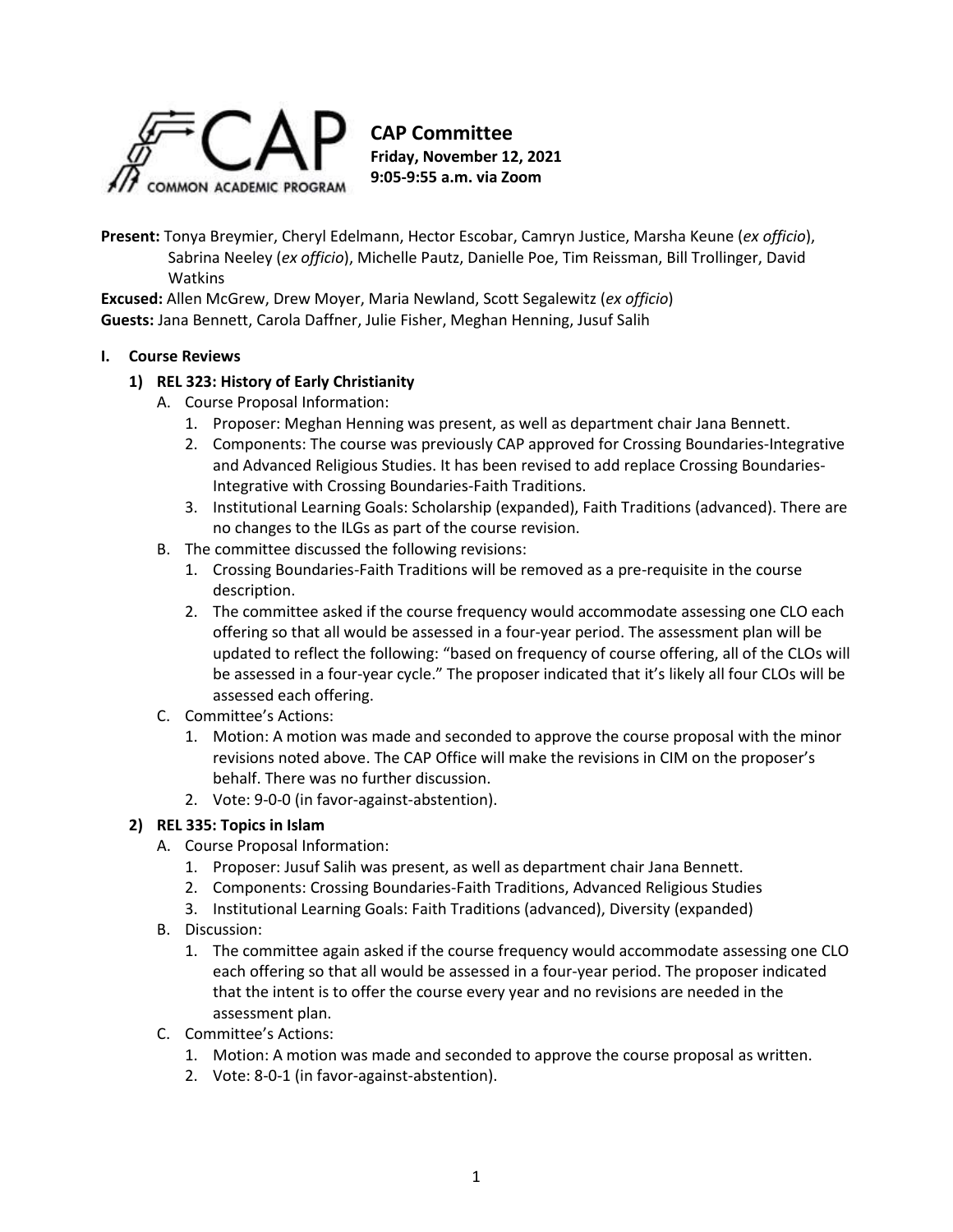#### **3) REL 355: Topics in Marianist Studies**

- A. Course Proposal Information:
	- 1. Proposers: Tim Gabrielli could not attend. Department chair Jana Bennett was present.
	- 2. Components: Crossing Boundaries-Faith Traditions, Advanced Religious Studies
	- 3. Institutional Learning Goals: Faith Traditions (expanded), Critical Evaluation of Our Times (expanded), Vocation (expanded).
- B. The committee discussed the following revision:
	- 1. The committee again asked if the course frequency would accommodate assessing one CLO each offering so that all would be assessed in a four-year period. The assessment plan will be updated to reflect the following: "based on frequency of course offering, all of the CLOs will be assessed in a four-year cycle."
- C. Committee's Actions:
	- 1. A motion was made and seconded to approve the course proposal with the minor revision noted above. The CAP Office will make the revision in CIM on the proposer's behalf. There was no further discussion.
	- 2. Vote: 9-0-0 (in favor-against-abstention).

#### **4) GLC 338: The Holocaust in Literature, Film & Culture**

- A. Course Proposal Information:
	- 1. Proposer and Chair: Carola Daffner was present.
	- 2. Components: Crossing Boundaries-Integrative, Diversity and Social Justice
	- 3. Institutional Learning Goals: Diversity (expanded), Critical Evaluation of Our Times (expanded)
- B. Discussion:
	- 1. The committee thought that it's a great course. A question was raised if first-year humanities courses should be added as pre-requisites. The proposer indicated that the department chose not to so that GLC 338 could also be offered as a contextual course for the language requirement.
- C. Committee's Actions:
	- 1. Motion: A motion was made and seconded to approve the course proposal as written. There was no further discussion.
	- 2. Vote: 9-0-0 (in favor-against-abstention).

#### **5) HSS 354: Global Sport, Culture, & Business**

- A. Course Proposal Information:
	- 1. Proposer: Haozhou Pu and interim department chair Corinne Daprano could not attend.
	- 2. Components: Crossing Boundaries-Integrative, Diversity and Social Justice
	- 3. Institutional Learning Goals: Scholarship (expanded), Diversity (expanded), Critical Evaluation of Our Times (expanded)
- B. The committee discussed the following feedback and revisions:
	- 1. The committee thought that the explanation for the Diversity and Social Justice component was nicely done.
	- 2. Change "interplays" to "interplay" in the course description.
	- 3. Replace "understand" with "explain" in CLO 2 and replace "develop" with "demonstrate" in CLO 5. These edits were suggested to help with assessment.
	- 4. Request the addition of evaluative criteria for each CLO in the assessment plan. There was a concern that the determination of proficiency might be based on grades for the assignments.